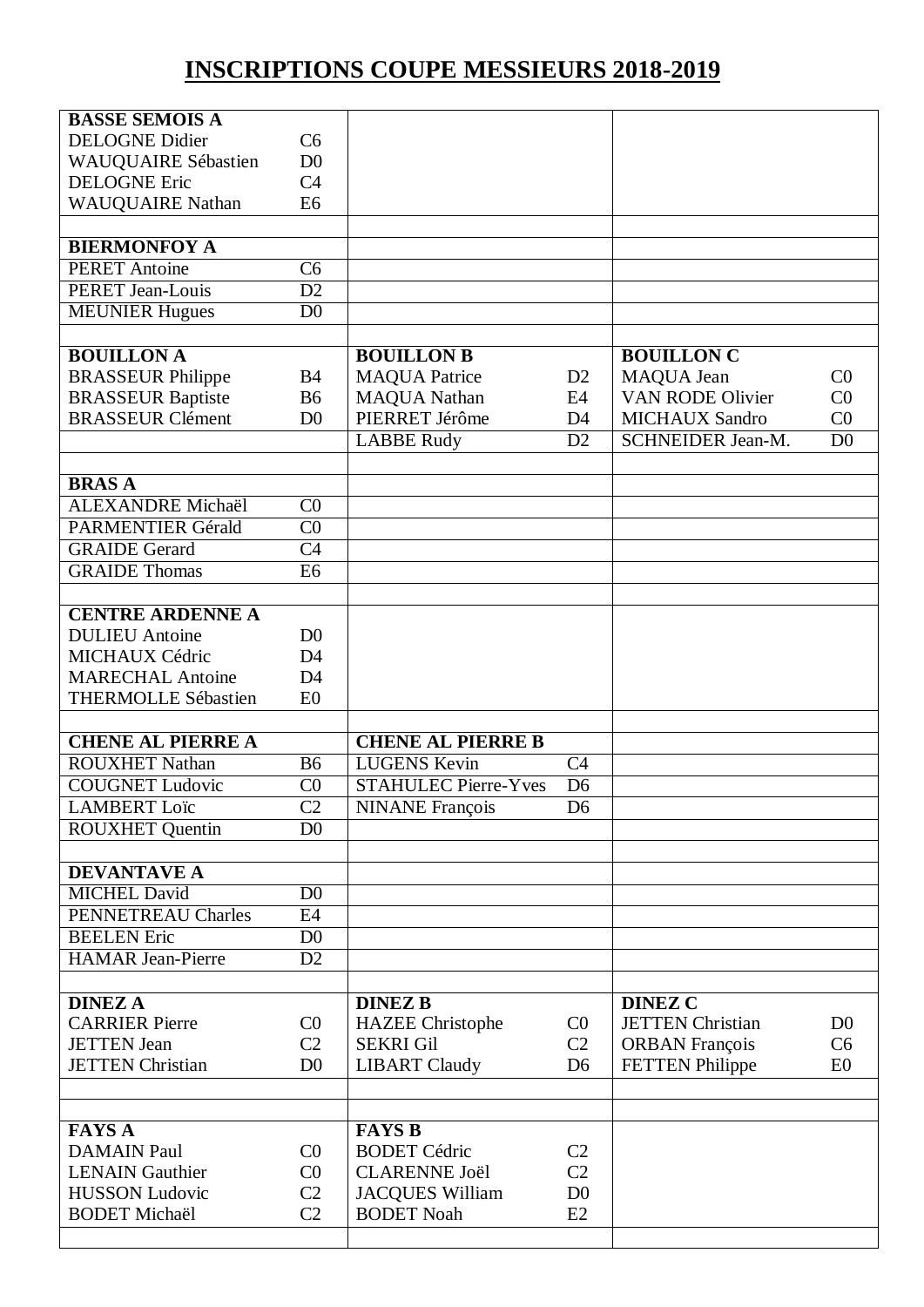| <b>GOUVY A</b>                            |                                  |                            |                        |                        |                |
|-------------------------------------------|----------------------------------|----------------------------|------------------------|------------------------|----------------|
| <b>LAMBERTY Jérémy</b>                    | C <sub>4</sub>                   |                            |                        |                        |                |
| <b>LALLEMANT Kévin</b>                    | C <sub>6</sub>                   |                            |                        |                        |                |
| <b>DEROANNE Gilles</b>                    | C <sub>4</sub>                   |                            |                        |                        |                |
| <b>CORNET Johann</b>                      | C <sub>4</sub>                   |                            |                        |                        |                |
|                                           |                                  |                            |                        |                        |                |
| <b>HACHY A</b>                            |                                  |                            |                        |                        |                |
| <b>BARRAS</b> Johan                       | CO                               |                            |                        |                        |                |
| <b>HANKARD Dimitri</b>                    | C <sub>4</sub>                   |                            |                        |                        |                |
| <b>BARRAS Rémy</b>                        | $\overline{C4}$                  |                            |                        |                        |                |
|                                           |                                  |                            |                        |                        |                |
| <b>JAMOIGNE A</b>                         |                                  | <b>JAMOIGNE B</b>          |                        | <b>JAMOIGNE C</b>      |                |
| <b>JANES Michaël</b>                      | D2                               | ARNOULD Frédéric           | C <sub>0</sub>         | <b>FONCK Loïc</b>      | C <sub>2</sub> |
| <b>CATALANO J-F</b>                       | D2                               | <b>CONROTTE Jean-Phil.</b> | E0                     | <b>RICHARD Tristan</b> | CO             |
| <b>ETIENNE Antoine</b>                    | D2                               | <b>BAUDOIN Samuel</b>      | D <sub>4</sub>         | <b>SCHMITT Esteban</b> | CO             |
|                                           |                                  |                            |                        |                        |                |
| <b>LIBRAMONT A</b>                        |                                  |                            |                        |                        |                |
| <b>DELRIVIERE Jean-Marc</b>               | D <sub>0</sub>                   |                            |                        |                        |                |
| <b>DEWEZ</b> Laurent                      | $\overline{C2}$                  |                            |                        |                        |                |
| <b>WERNY Michaël</b>                      | $\overline{C2}$                  |                            |                        |                        |                |
| <b>RATY</b> Johan                         | $\overline{C4}$                  |                            |                        |                        |                |
|                                           |                                  |                            |                        |                        |                |
| <b>LONGCHAMPS A</b>                       |                                  |                            |                        |                        |                |
| <b>RENIER Guillaume</b>                   | D2                               |                            |                        |                        |                |
| <b>BAUVIR Serge</b>                       | D <sub>4</sub>                   |                            |                        |                        |                |
| <b>HINCK Philippe</b>                     | NC                               |                            |                        |                        |                |
|                                           |                                  |                            |                        |                        |                |
| <b>MARLOIE A</b>                          |                                  |                            |                        |                        |                |
| <b>COLLIGNON Hugo</b>                     | D <sub>0</sub>                   |                            |                        |                        |                |
| <b>SOVET Amaël</b>                        | D <sub>6</sub>                   |                            |                        |                        |                |
| <b>ROBERT Cédric</b>                      | C <sub>4</sub>                   |                            |                        |                        |                |
|                                           |                                  |                            |                        |                        |                |
| <b>MEIXA</b>                              |                                  | <b>MEIX B</b>              |                        |                        |                |
| <b>FRANCOIS Nicolas</b>                   | <b>B6</b>                        | <b>GRAINDORGE Renaud</b>   | C <sub>6</sub>         |                        |                |
| <b>GERARD Melvyn</b>                      | CO                               | <b>FRANCOIS Lionel</b>     | D <sub>4</sub>         |                        |                |
| NAVEAUX Mickaël                           | C <sub>4</sub>                   | <b>ANSAY Olivier</b>       | D <sub>6</sub>         |                        |                |
| <b>SCHMITZ Maxime</b>                     | C <sub>4</sub>                   | <b>LENEL Michel</b>        | E4                     |                        |                |
|                                           |                                  |                            |                        |                        |                |
| <b>MESSANCY A</b>                         |                                  |                            |                        |                        |                |
| <b>LENOIR Christophe</b>                  | C <sub>2</sub>                   |                            |                        |                        |                |
| <b>TOUSSAINT Sébastien</b>                | <b>B6</b>                        |                            |                        |                        |                |
| PERRET Pierre-Alex.                       | C <sub>2</sub>                   |                            |                        |                        |                |
| <b>DEVILLEZ Remy</b>                      | D <sub>6</sub>                   |                            |                        |                        |                |
|                                           |                                  |                            |                        |                        |                |
| PALETTE CENTRE A                          |                                  |                            |                        |                        |                |
| <b>BRAHY Edouard</b>                      | D <sub>6</sub>                   |                            |                        |                        |                |
| <b>GIBOUX Joël</b><br><b>ANNET Benoît</b> | D <sub>6</sub><br>D <sub>6</sub> |                            |                        |                        |                |
|                                           |                                  |                            |                        |                        |                |
| <b>TT ROUVROY A</b>                       |                                  | <b>TT ROUVROY B</b>        |                        |                        |                |
| <b>FIRHS Cédric</b>                       | E4                               | <b>BEROUDIAUX Maxime</b>   | E4                     |                        |                |
| VAN DORPE André                           | E4                               | <b>NEULENS</b> Quentin     | E4                     |                        |                |
| PIERRE Gaëtan                             | $\overline{\text{NC}}$           | <b>NEULENS Matthias</b>    | $\overline{\text{NC}}$ |                        |                |
|                                           |                                  |                            |                        |                        |                |
|                                           |                                  |                            |                        |                        |                |
|                                           |                                  |                            |                        |                        |                |